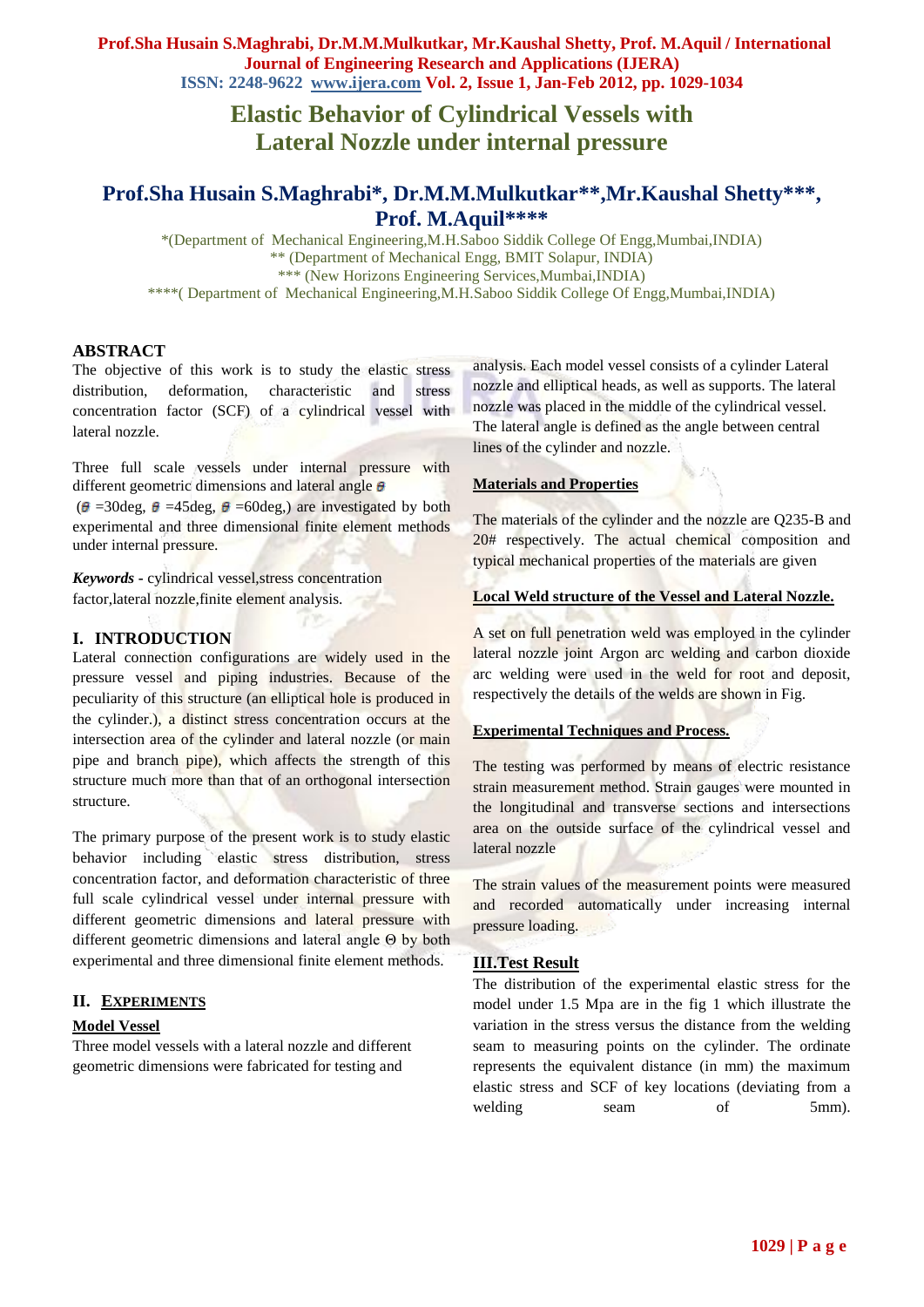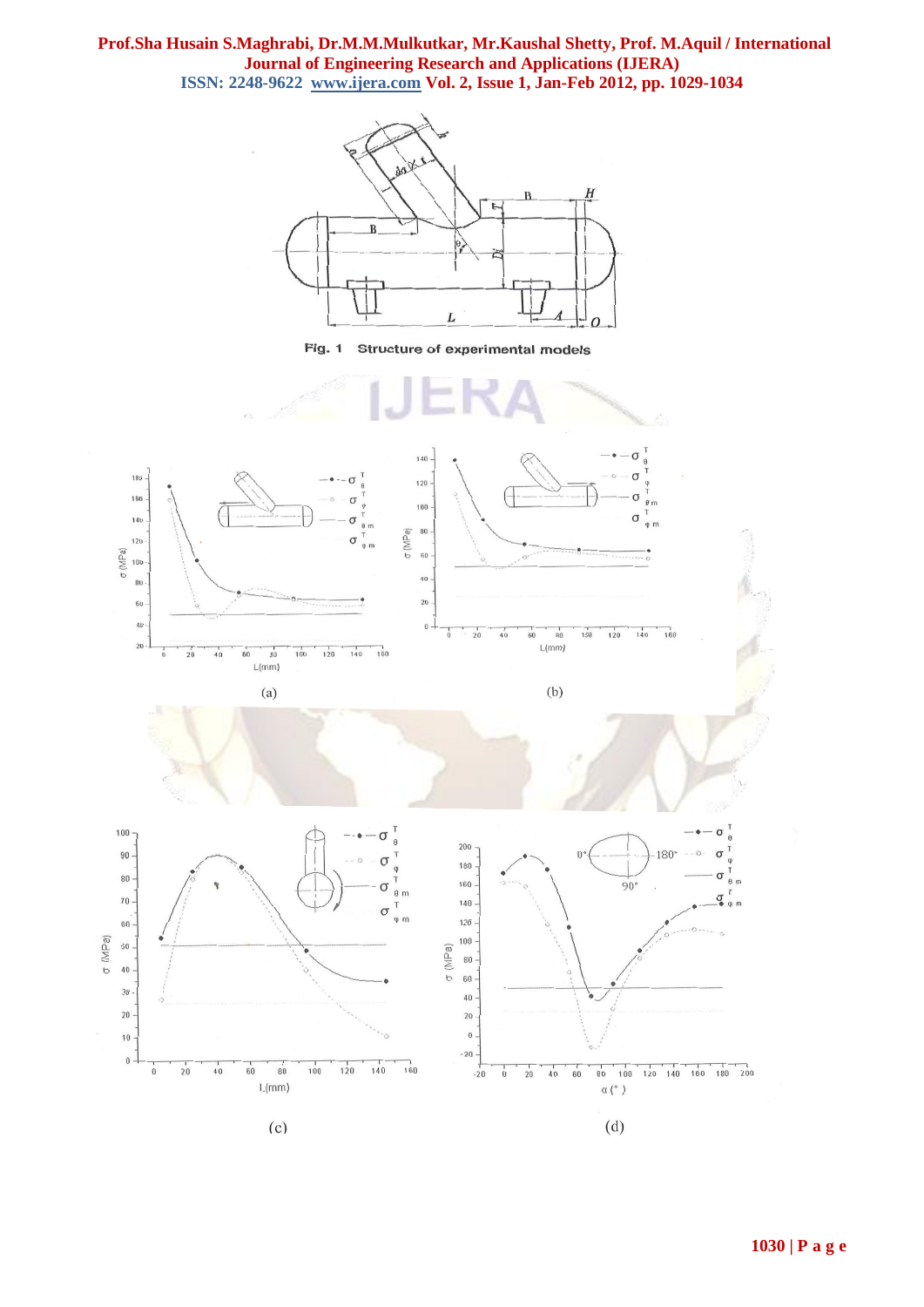### **Fig. 2** Stress distribution from experiment for model

 $1(\theta = 60deg)$  under 1.5 MPa. (a) Stresses in longitudinal section of cylinder on acute side; (b) stresses in longitudinal section of cylinder on obtuse side; (c) stresses in transverse section of cylinder; and (d) stress distributions in connection area.

| Vessel No.<br>$\mathcal{A}$ |            | <b>Longitudinal Section</b> |      |                        |        | Transverse<br>Section  |      | $\alpha = 20$ degree   |      |
|-----------------------------|------------|-----------------------------|------|------------------------|--------|------------------------|------|------------------------|------|
|                             |            |                             |      |                        |        |                        |      |                        |      |
|                             |            | $\sigma_{max}$<br>/MPa      | SCF* | $\sigma_{max}$<br>/MPa | $SCF*$ | $\sigma_{max}$<br>/MPa | SCF* | $\sigma_{max}$<br>/MPa | SCF* |
| No.1                        | Test       | 172.5                       | 3.40 | 139.5                  | 2.75   | 90.1                   | 1.78 | 190.3                  | 3.75 |
|                             | <b>FEM</b> | 192                         | 3.78 | 137.5                  | 2.71   | 100.5                  | 1.98 | 210.2                  | 4.14 |
| No.2                        | Test       | 182.2                       | 3.19 | 172.2                  | 3.02   | 63.2                   | 1.11 | 199.6                  | 3.51 |
|                             | <b>FEM</b> | 203.3                       | 3.56 | 163.2                  | 2.86   | 69.4                   | 1.21 | 220.2                  | 3.86 |
| No.3                        | Test       | 172.1                       | 2.72 | 146.2                  | 2.28   | 66.0                   | 1.04 | 250.2                  | 3.95 |
|                             | <b>FEM</b> | 191.8                       | 3.03 | 128.8                  | 2.03   | 62.1                   | 0.93 | 265.6                  | 4.19 |

Table 3 Maximum stress and stress concentration factor in cylindrical vessels under internal pressure of 1.5 MPa



Fig. 3 Finite element mesh of model 1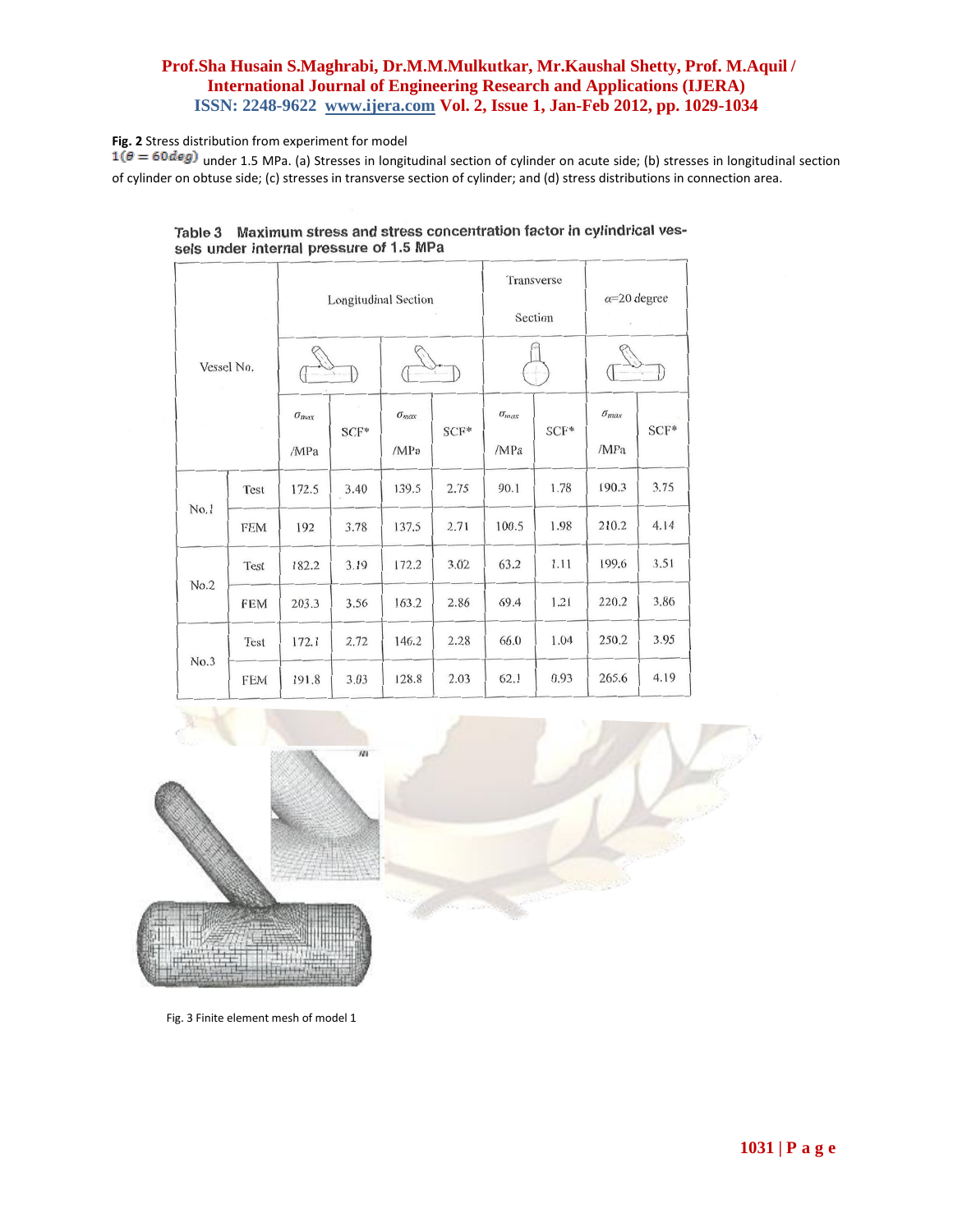



 $L(mm)$ 

 $(c)$ 

Under 1.5 MPa. (a) Stresses in longitudinal section of cylinder on acute side; (b) stresses in longitudinal section of cylinder on obtuse side; (c) stresses in transverse section of cylinder, and (d) stress distributions in connection area.

 $(d)$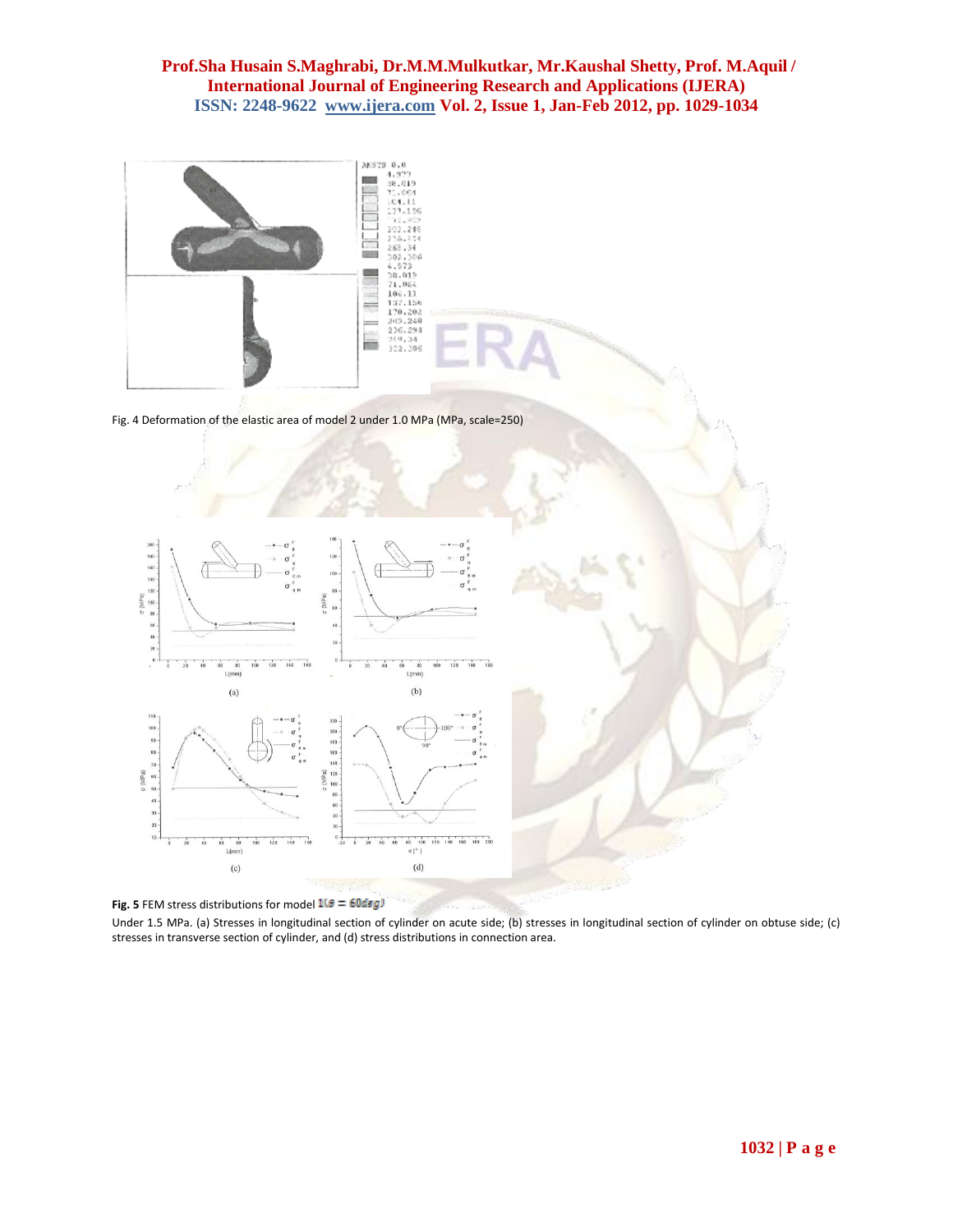

Fig. 6 Influence of lateral angle  $\theta$  on SCF (on acute side of cylinder)

#### **IV-Finite element Numerical Simulation**

A static nonlinear finite numerical simulation of the test vessels was performed using Ansys Three dimensional iso parametric solid elements that are defined by eight nodal points were used to generate the FEM mesh of the nozzle The boundary conditions used in the finite element numerical simulation are the same as those in the experiments: All the nodes on the symmetry section (longitudinal plane of the vessel) are constrained against deformation in the direction normal to the symmetry plane. The nodes located at the center of the of the saddle supports are fixed and that of the other support are restricted in the vertical direction only. The internal pressure load increment of the analysis model coincides with that of the experiment.

#### **Stress and Deformation**

From the stress and deformation patterns of the test model under an internal pressure of 1.0 Mpa the maximum stress occurs at the acute side of the maximum von Misses equivalent stress is 302.4 Mpa. As shown in fig obvious deformation are produced. As the noozle bends the head of the nozzle rises up, which increases the angle between the axis of the cylinder and lateral nozzle. The intersection area in the longitudinal section of the cylinder shrinks, while bulges appear in the transverse section. As a result it

is very likely that the failure under internal pressure will first occur at the acute side of the junction of the whole structure.

#### **Effect of Lateral Angle on Elastic Stress Concentration Factors**

In order to study the effects of lateral angle on the SCF s additional analysis model with the same geometrical parameters (d/D, D/T, t/T) as vessel No 3 but with different Lateral angles were modeled and analyzed when subjected to an internal pressure of 1.5 Mpa From the results of this analysis the values of the SCF scan be xcalculated and are given in when the geometries (d/D, D/T, t/T)Are the same the SCF of a cylinder vessel with lateral nozzle decreases with an increase in the lateral angle for the SCF is the lowest for a cylindrical vessel with an orthogonal nozzle (Θ=90deg) while it is highest for a lateral angle of about  $(\Theta = 30 \text{ deg})$  The results are in accorded with those presented

#### **Summary**

The Table presents a summary of the maximum principle stress and SCF of key points (5 mm from weld edge) obtained from three vessel by both experiment and finite element analyses.

#### **Conclusion**

The maximum stress and SCF of the cylinders with a lateral nozzle were provided by using both experiment and FEA Locations of maximum stress